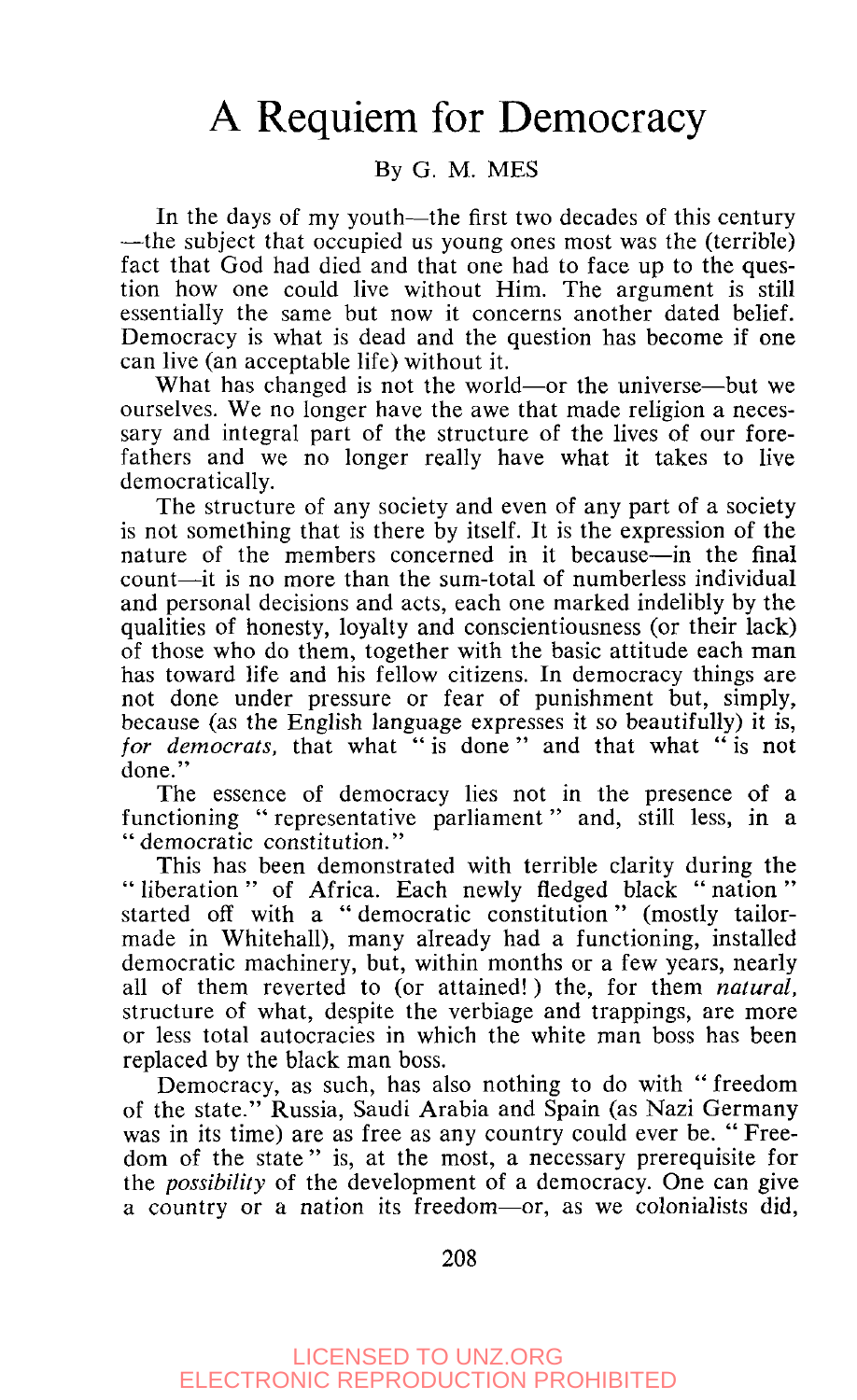go home and stop ruling it—but one cannot give a " people " freedom. They can only give that to themselves.

The principle of democracy—a ruling of the people by the people—also has little if anything to do with " one man, one vote" or, even, with " equality." These too are merely details of a machinery which *tries* to implement the democratic principle and the validity they have in any given case depends mostly on the mentality of the theoreticians who have defined (or would like to define) the constitution. It is *their* realism, idealism, naivete, optimism or pessimism which decides what is considered to be the " demos " that is—or should be—" ruling itself."

The mechanisms and structures of democracy are almost as varied and numerous (and as unimportant) as the national costumes of the different democracies but what they all have to have in common is the democrats who are their citizens *and the democrats who rule them.* 

In the absence of a *sufficiency* of either one or both of these two, their democracy (as such) will become obsolete and—like an " unimplementable law "—disappear simply because, in the individual events and relationships that go to the *functioning* of the state, the judgment and motivation of the persons responsible for them will not self-evidently be those of a democrat. The things that are done and, especially, those that are left undone, will not be democratically determined while the functioning of the controllers and the controllers of the controllers will be tainted with the same defects.

In the absence of enforcement by fear and intimidation, a system of government (like a law) can and will only be implemented when a significant majority of those subject to it, as well as of those who have to implement it, are basically convinced that *that is how things should be done*—and that that is how things should be. (In the system enforced by fear the criterion is not " how things should be " but " how those in power insist that it must be ").

The fundamental, genitive factor in a democracy is, therefore, the (mainly inborn) nature and characteristics of what we can call the " democratic citizen" and his counterpart the "democratic ruler."

In both cases it is not important what or whom the democrat considers to be a co-member of his " demos." What is important lies in the second syllable of the word "demo-cracy"—that is: in the self-evident accepting of the fact *that there must be a " ruling " and, therefore, a " commanding " and an " obeying. "*  In this there need be no "law" or even an "adhering to precedent," although in practice, it would be very difficult to do

209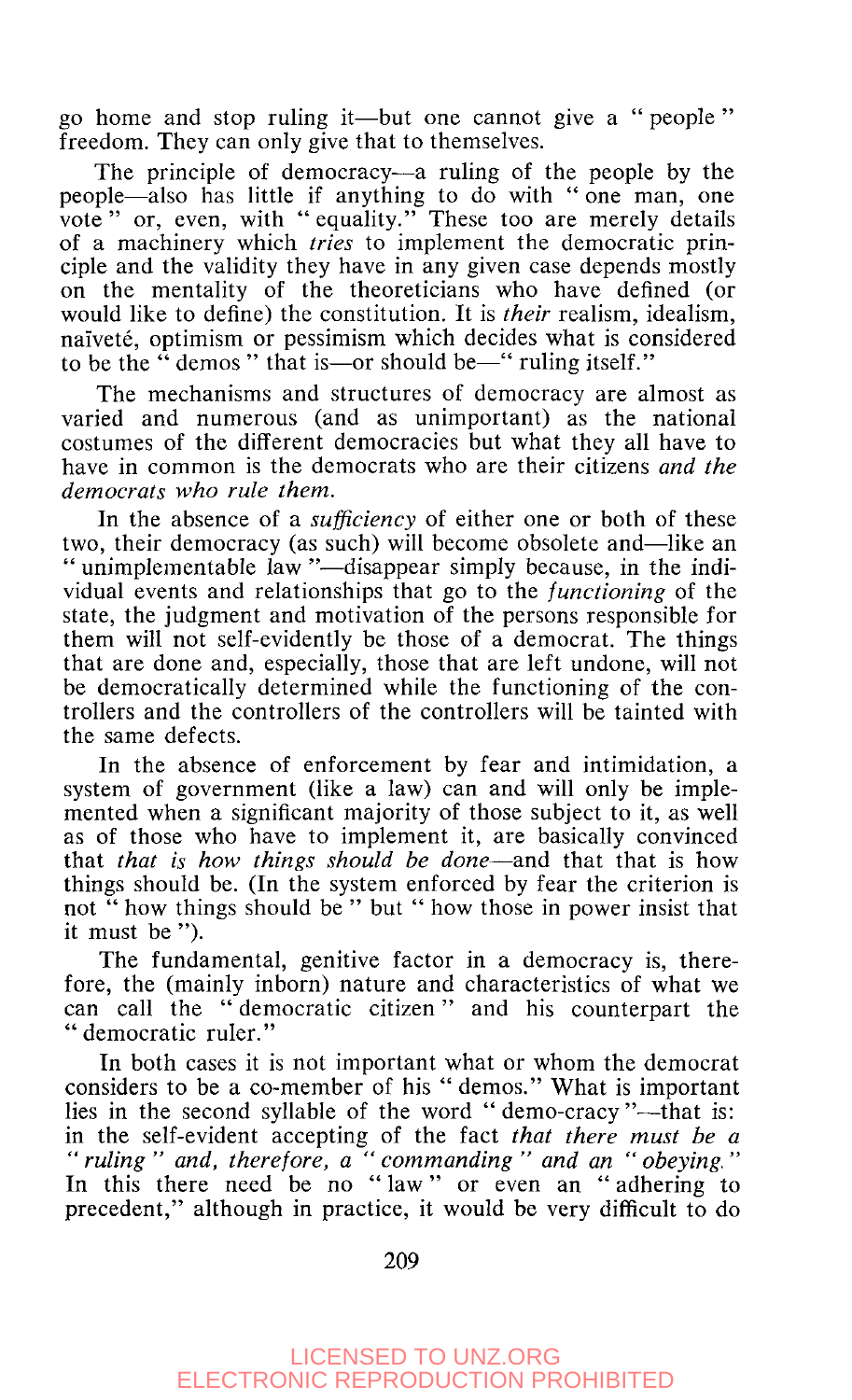without these shortcuts to "standard" conclusions and procedures.

Our modern, almost idolatry, insistence on the " rule of law," which in certain sets of relationships becomes almost what one would call a " nomocracy," is, in itself, a symptom of the death of democracy among us. In such a nomocracy the people would not be ruled *by themselves* but by what is actually a codification of what was thought to be "just" and "necessary," *in other circumstances,* by those long dead. This attempt to establish an absolute " rule of law " is actually no more than a desperate effort to keep the *mechanisms* of democracy (from which life has departed) going.

In regard to the " ruling " of his community, the " democratic citizen" knows, consciously or unconsciously, that his rôle must be the passive one of " one who is ruled " because, for one or more of a variety of reasons, he *prefers* to leave the ruling to others.

He may have his own affairs to attend to and/or lacks the ambition, or drive to want to tell others what to do. He may also realise that he does not have the ability, the nature or the personality to do so. He is more interested in his personal relationships with his private niche in the community and is unwilling to devote his time and energy to the running of the whole but by nature again — he is *willing to delegate* that part of his " duties " to others.

The second fundamental characteristic of the " democratic citizen " is that he realises that he *himself* is not " the demos " but that his voice and his interests are one among many while the " will of the demos " is expressed by the " majority "—a fact, simplistically expressed by the magic formula of " one man, one vote." The latter is a quantitative counting of heads instead of a qualitative summation of what is in the minds—*each evaluated and loaded* according to the measure of knowledge, understanding, judgment and social responsibility that has gone into the formation of the conclusion at which that mind has arrived.

(It is one of the major and inescapable weaknesses of the " democracies " as we know them, that it is practically impossibile to make this evaluation and it is, at best, only approachable by various attempts at formulating an appropriate " qualified franchise " based on in how far the person has *demonstrated*  these qualities by the degree to which he has been able to make a success of his life in the community.)

Nevertheless, in whatever way it has been arrived at, once the " will of the demos " has been expressed and defined, it is again a characteristic of the true, born democrat, that he, then, is not only willing to accept that decision but able to see it as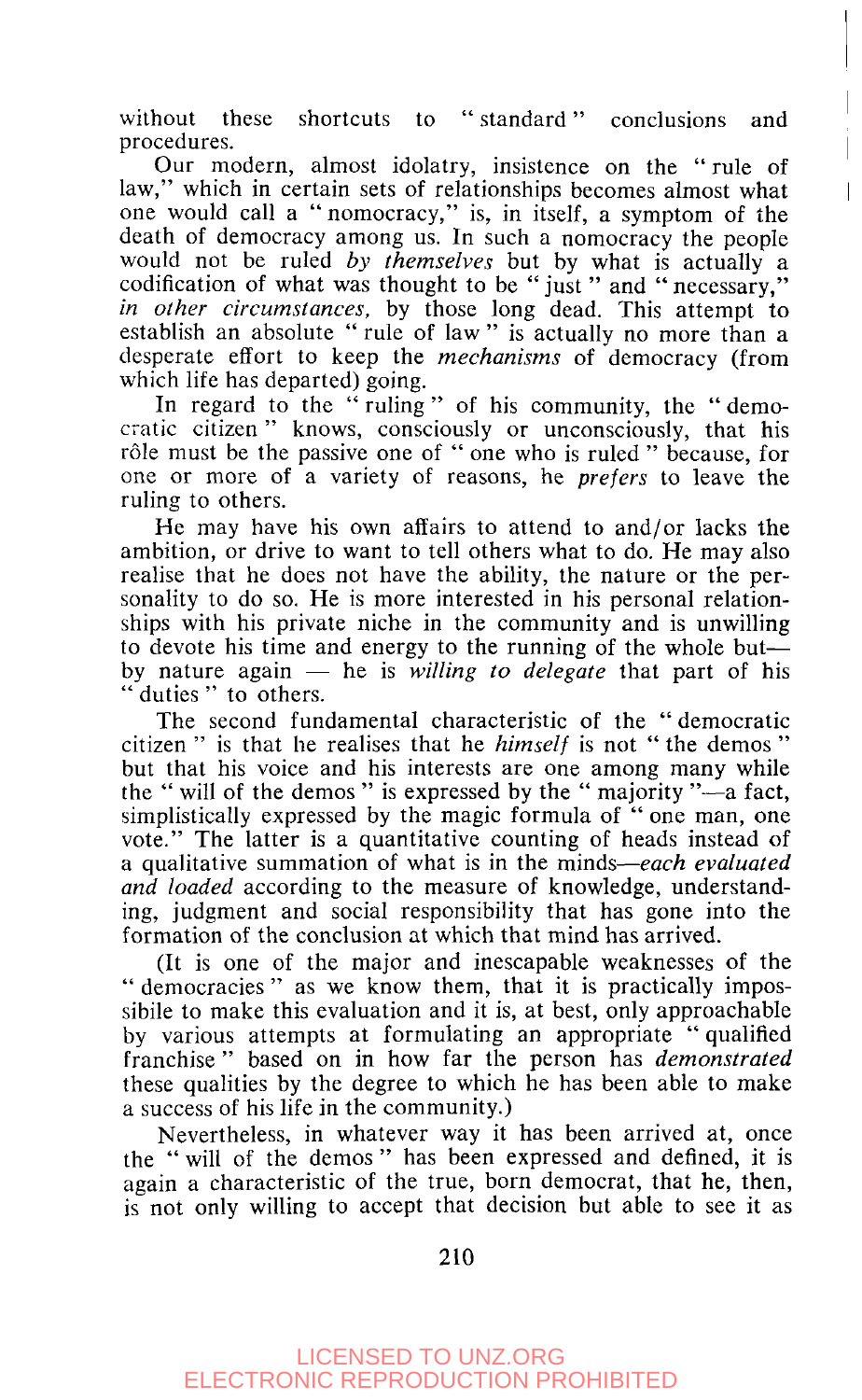how it should be—and to give it his undivided loyalty while playing his part in implementing it to the best of his abilty—all because of the simple fact that he identifies himself with his " demos." Thereby, what has been decided upon also becomes *his* will.

In his heart he may not agree—or fear the consequences but he realises that going counter to the will of the demos would do more harm than honestly to try and make it work. He will only baulk when he is convinced that there is a real danger *for the whole of the community.* 

The " democratic ruler " on the other hand, is a man who, again for one or more of a variety of reasons is willing to sacrifice his personal interests, private life and, often his peace of mind, for the sake of the group to which he belongs and to take over the duties and responsibilities inherent in the activity of ruling.

As our analysis is concerned with what are, after all, ordinary, fallible, human people, our definition may seem to be a hopelessly exaggerated idealisation—but that is not altogether true.

It is doubtlessly true that a large percentage of our " democratic citizens " have not thought about their democracy at all. They take the society into which they have been born and in which they have grown up for granted, reaping what benefits seem to be available and voting (if they vote at all) out of a sense of duty. There is no real consciousness of delegating power. The democratic ruler is, again, more often than not, consciously motivated by the wish to be a " someone," a respected person of acknowledged importance—something he could not hope to achieve in his own niche in the community. Besides this there are, even for the honest ruler, a large number of material perquisites and opportunities and social advancement, and it would be foolish to deny that many people obtain positive pleasure out of being able to command and to force others to obey.

When there is a crisis and something threatens the democracy as a whole, there is, however, a closing of the ranks because both the citizens and the rulers become conscious of the meaning of what, to the superficial observer, may have seemed to be no more than lip-service to " ideals."

It is then that the consciousness of being a member of a herd makes itself felt—of the herd which, even among animals, was already an original, basic phenomenon of living together. A democracy is actually " a herd " and the only form in which that phenomenon has occurred among men who (being thinking and judging individuals) do not naturally and easily combine into a system of relationships the rules of which they " automatically " obey.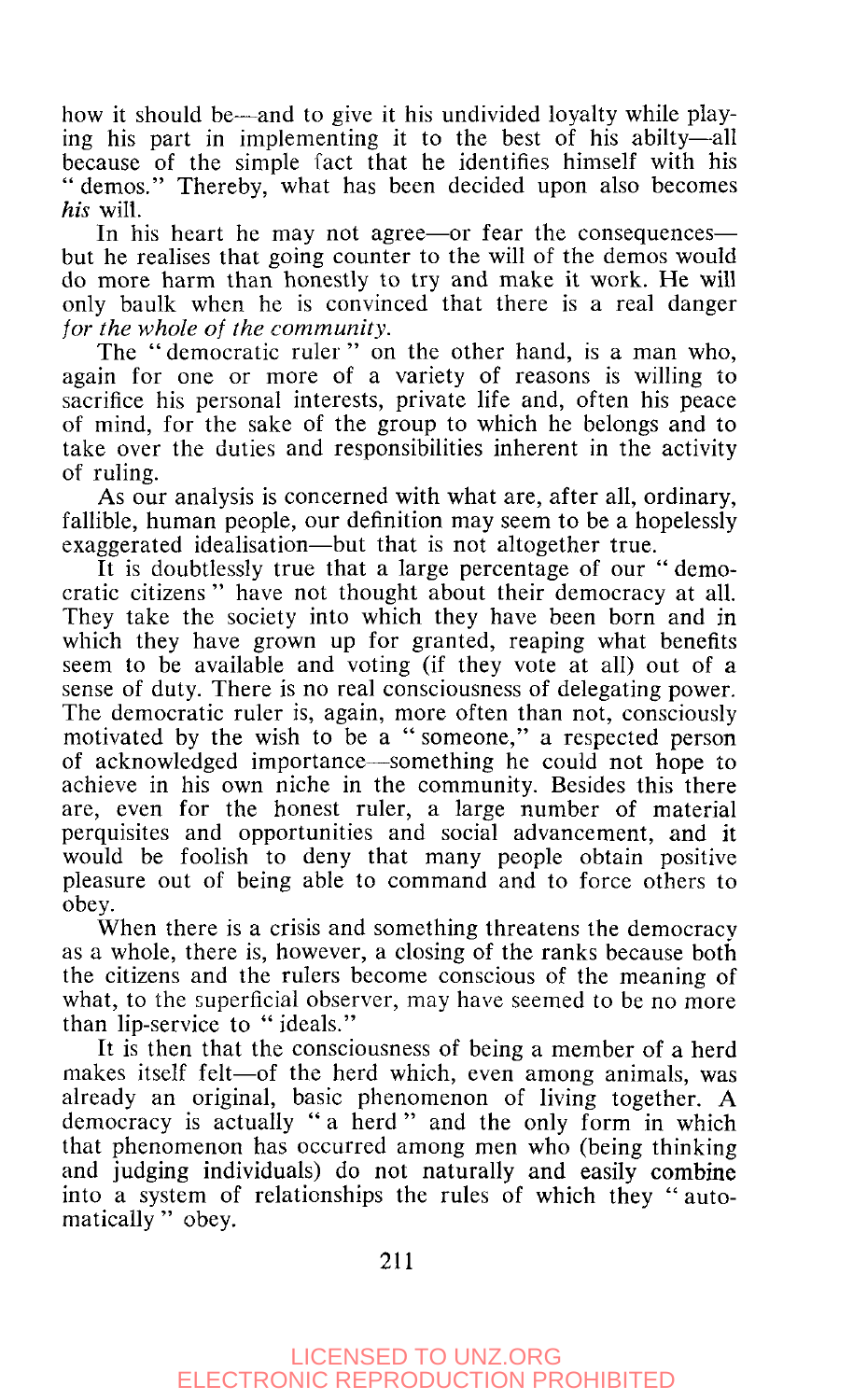One can compare this with the pattern of the " hunting pack" which is the prototype of most of the other human societies we know.

Where, in a herd, leadership and authority is largely decided by *acknowledged* ability and the " gift" of leadership—in the pack the criterion is the ability to fight—or, at least, to instil fear. Therefore, the structure of an autocracy is a powerpyramid in which each individual has to find his place according to his temerity. In it, he may give loyalty and even adoration to the leader, if not of his own free will, then at least *as the only way to retain his self-respect.* 

The democrat is proud of being a member of his democracy. In the other systems the individual is (or can be) proud of *belonging* to a great and mighty overlord — shining in his reflected glory.

The democrat identifies himself with his herd, the others identify themselves with the glory and fame of their master. And, probably the most important difference is that the democrat feels himself to be the *source* of (part of) the power of his democracy. The others receive what powers they have "from above" as all the power there is is the power of the ruler. They look upward in fear (and admiration) hoping for grace and benefits and treat those in their (delegated) power with an iron fist—as, miniature replicas of their master.

Imperfect as the realisation of the ideal of democracy certainly has always been, it was still the best, most " human " form of government.

One has to fear, however, that we will not have it with us much longer, even in its present adulterated form for, as said, it needs a sufficiency of " democratic citizens " and " democratic rulers " to remain alive and the democratic quality is fast fading out of our democrats before the onslaught of the modern ideal of the " free man " who, in theory at least, is the " Master of his fate and the captain of his soul."

If our understanding of ourselves is that we are all equal and equally capable of acting like intelligent human beings, capable of forming reasoned opinions on all matters of state and yet free to do what we personally think best for ourselves—or simply what we want to do, as expressed in the phrase " doing one's thing," it is inevitable that all the accent will come to fall on the " rights " — the so-called " human rights " of the individual while the function of the state becomes restricted to seeing to it that that right is not interfered with (by others " doing their thing "). For the rest it will be confined to providing all that we have a "right" to, while protecting us from the results of our own folly—such as by providing pensions, doles, hospitals, amenities, bread and circuses.

212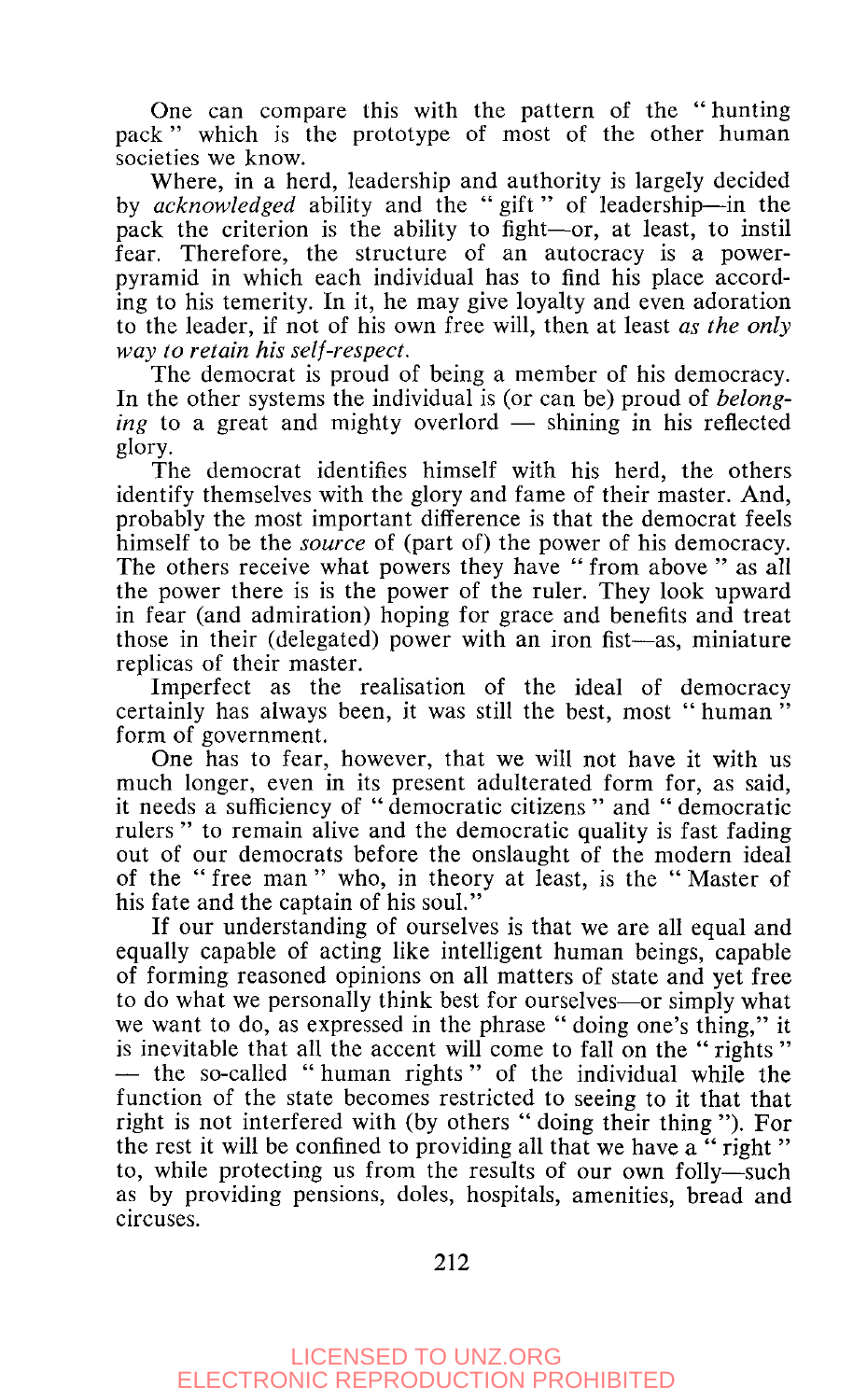The childish self-centred inanity of this "ideal" is, immediately apparent when one realises that this " state " on which the citizens have now overtly become mere parasites also has to consist of human beings " making a living" for themselves and there is no possible sense in expecting them to be self-sacrificing idealists " doing *our* thing" for us. If, in the members of the demos, there is no loyalty, no conscientiousness, no sense of a deep, inner duty to the whole, it must be inevitable that those who rule will be of the same kidney and with the powers *they*  have, that must lead to almost unrestricted corruption as they look after " number one."

The essential point is that a real democracy consists of men *who rule themselves* (according to the structure of the community in which they live). If there are a sufficient number of these then the *way* in which the group is ruled is of secondary importance.

The man who claims that it has to be "undemocratic" when a group of men and women appoint one man to rule them, is not a democrat. He judges others by himself and he knows that, if he were given such a chance, he would not be able to resist the temptations it offered. " Ruling," to him, means exerting power over others *against their will* while democratic ruling means an organising and directing of the social and economic interrelationsihps of the members of the democracy. The cynic may not believe it but it has been done often, even without realising that it was something extraordinary.

To round off this argument, we can now make the following statements.

A group of people can be ruled either by power (that is: by " fear of punishment ") or by a common knowledge and acceptance of " how it should be." If they are ruled by power, the will of the ruler *is* the law.

This rule will last only as long as the ruler is able—or willing—to punish. If he tires, gets bored with it or weakens (or becomes more concerned with his own personal pleasures)—or when he starts to aspire to the luxury of becoming " ethical" instead of ruthless (where it seems necessary)—he is lost and is ploughed under. At best he can (within the framework of his mastership and " from strength ") try to apply his personal sense of " justice," thereby ameliorating, to a certain extent, the need for suppression. Nevertheless his rule remains contingent on his ability to instil fear and the obeying is done because of fear and not (normally) because that is what the subject wants to do—or feels that he should do.

The latter is, or should be, the rule in a democracy. Therefore, a democracy *needs* no "laws that have to be obeyed." At best its laws are a formulation of the rules of conduct agreed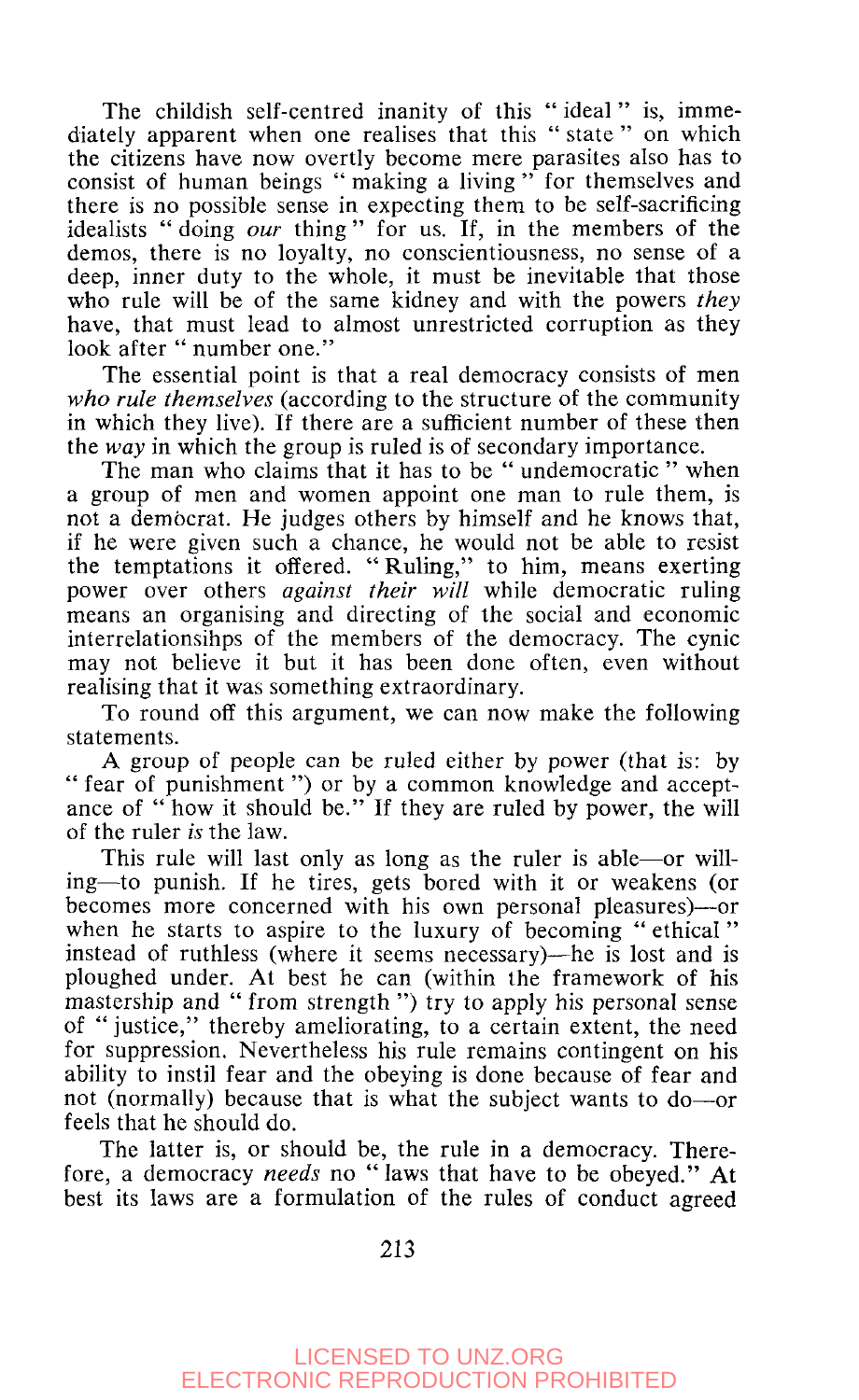upon by all and merely verbalised as a guide to decisions where there is legitimate doubt as far as civil law is concerned. Criminal law is there to rule those in the community *who are not democrats* and who, therefore, *have to be ruled by power {and fear).*  It is as simple as that.

In this context, the democrats are in the same position as the tyrant. It is *their* will that is expressed in the law and, when they too (like the tyrant) lose the will to punish, when they tire, or become afraid, or too much concerned with the luxuries their way of life makes available to them, or, most important, when they become " ethical" instead of ruthless, their democracy is lost and they will also be ploughed under.

At best they can (within the framework of their mastership) and " from strength "--not as a " must " but as a gesture of good will—apply their personal sense of justice by formulating a " law" that will lay down the " rules of the game." This law the criminals will not accept as valid and they will feel themselves free to break it, but, if strictly applied it will give them a dependable framework in which they can find the possibility of survival, thus making them less " desperate " and more easy to control.

Now, in our time, as what democrats there are left have become tired and fearful and full of undeserved twinges of bad conscience, doubting their " right " to punish because " understanding is forgiving" (and no one wishes to declare himself " unable to understand," or " vengeful ") all of it against the background of the impracticable, but oh so wonderful chimera composed of ethical and brotherly ideals absorbed in their nurseries, we can say:

> " Democracy is dead! Long live Sthenocracy!"

It is, however, also true that this new name (indicating a rule by the strong and the aggressively virile) is still hopelessly idealistic. In this age of the " equaliser" (which makes it unnecessary for David to acquire the skill of using his sling to kill his Goliath) it is obvious that ruling will no longer be decided by " one man, one vote." It will be by some form of what is now so crudely, being demonstrated in Angola: election by " one gun, one vote."